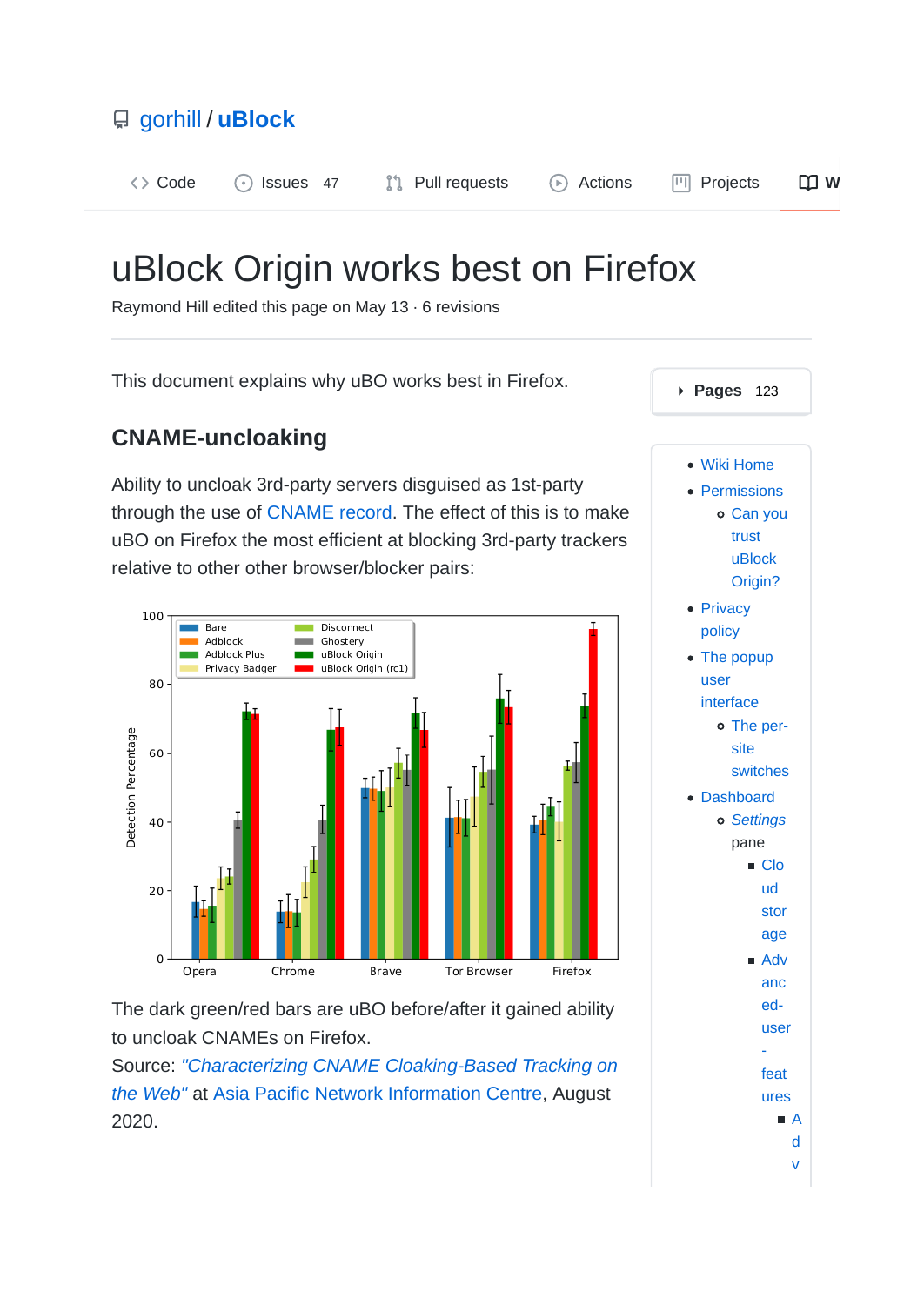# **HTML filtering**

HTML filtering is the ability to filter the response body of HTML documents *before* it is parsed by the browser.

For example, this allows the removal of specific tags in HTML documents before they are parsed and executed by the browser, something not possible in a reliable manner in other browsers. This feature requires the webRequest.filterResponseData() API, currently only available in Firefox.

# **Browser launch**

At browser launch, Firefox will wait for uBO to be up and ready before network requests are fired from already opened tab(s).

This is not the case with Chromium-based browsers, i.e. tracker/advertisement payloads may find their way into already opened tabs before uBO is up and ready in Chromium-based browsers, while these are properly filtered in Firefox.

Reliably blocking at browser launch is especially important for whoever uses default-deny mode for 3rd-party resources and/or JavaScript.

There is an advanced setting available to tentatively mitigate this issue in Chromium-based browsers (disabled by default), see suspendTabsUntilReady (this setting should be left untouched in Firefox-based browsers).

# **Pre-fetching**

Pre-fetching, which is disabled by default in uBO, is reliably prevented in Firefox, while this is not the case in Chromiumbased browsers.

Chromium-based browsers give precedence to websites over user settings when it comes to decide whether pre-fetching is disabled or not.

See documentation for *"Disable pre-fetching"* .

c e d s e t t i n g s *Filter lists* pane  $\blacksquare$  Filte r **lists** fro m aro und the web *My filters* pane ■ Stat ic filter synt ax P r o c e d u r a l c o s m

a n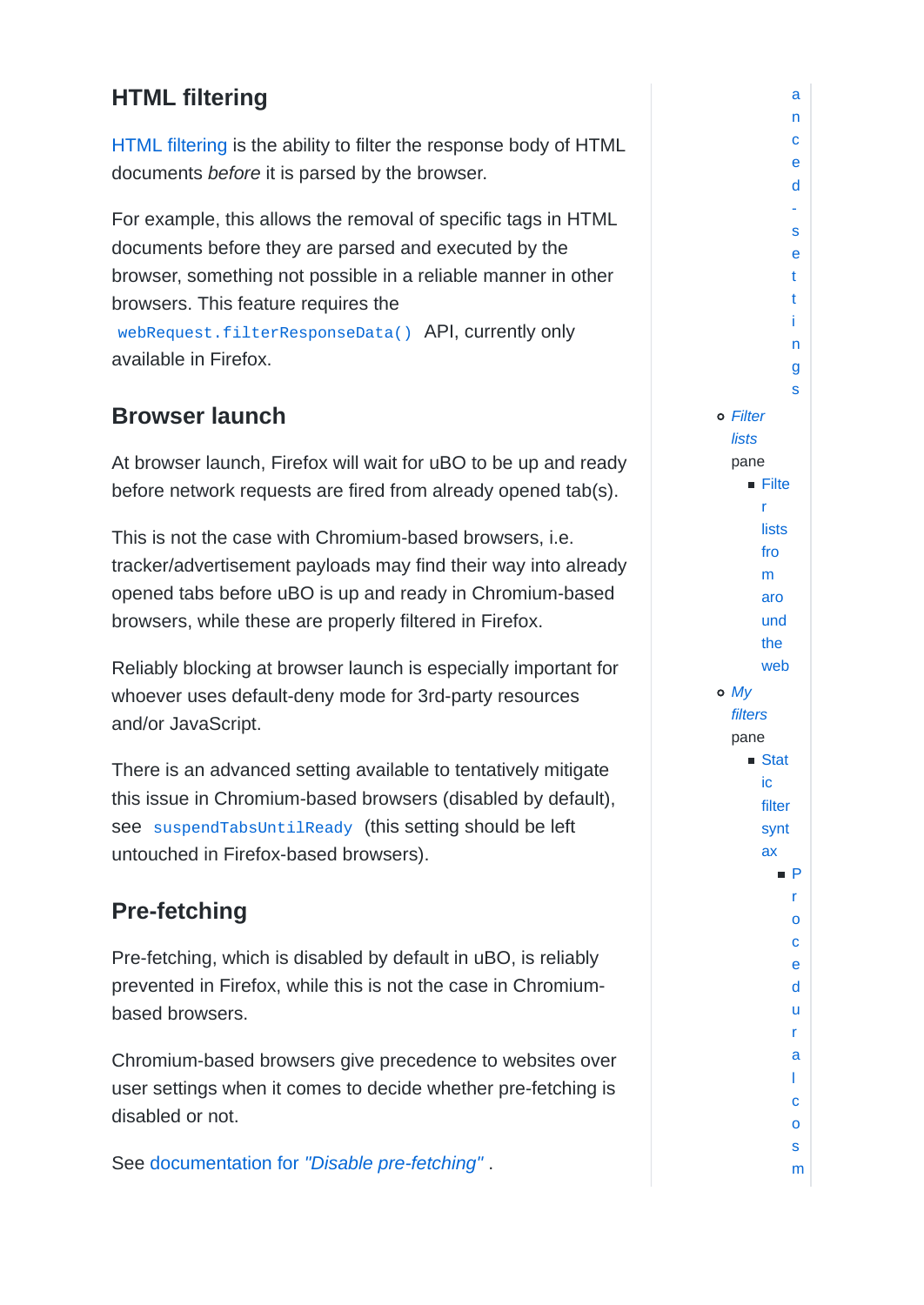### **WebAssembly**

The Firefox version of uBO makes use of WebAssembly code for core filtering code paths. This is not the case with Chromium-based browsers because this would require an extra permission in the extension manifest which could cause friction when publishing the extension in the Chrome Web Store.

For more about this, see: https://github.com/WebAssembly /content-security-policy/issues/7#issuecomment-441259729.

# **Storage compression**

The Firefox version of uBO use LZ4 compression by default to store raw filter lists, compiled list data, and memory snapshots to disk storage.

LZ4 compression requires the use of IndexedDB, which is problematic with Chromium-based browsers in incognito mode -- where instances of IndexedDB are always reset, causing uBO to always launch inefficiently and with out of date filter lists (see #399). An IndexedDB instance is required because it supports storing Blob -based data, a capability not available to browser.storage.local API.

uBlock Origin - An efficient blocker for Chromium and Firefox. Fast and lean.

i c f i l t e r s R e s o u r c e s L i b r a r y *My rules* pane **Dyn** ami c filter ing  $\blacksquare$   $\bigcirc$ u i c k g u i d e R u l e

e t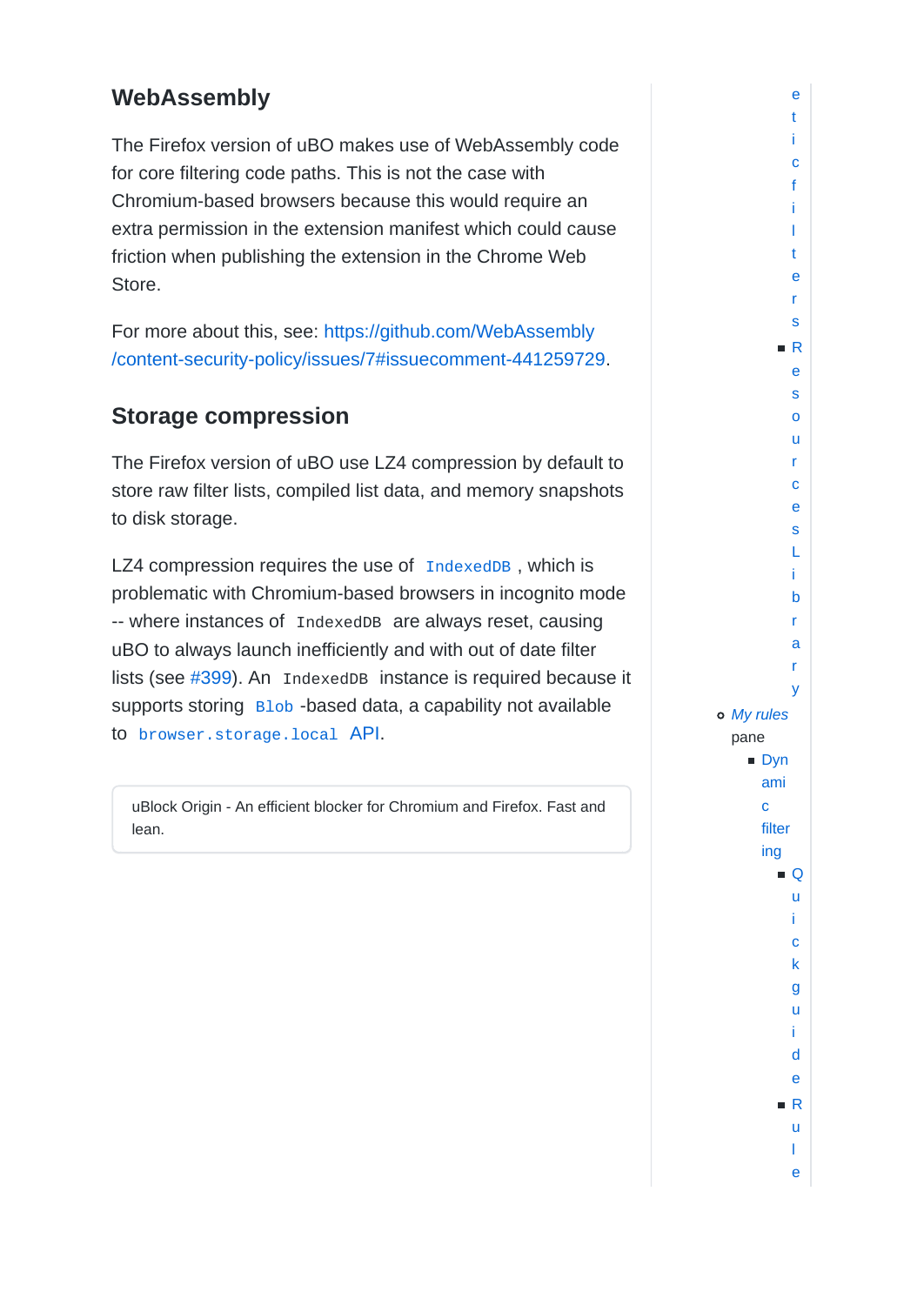s y n t a x R u l e p r e c e d e n c e B l o c k i n g m o d e ■ UR L filter ing *Trusted sites* pane  $H_0$ w to mar k a web site as trust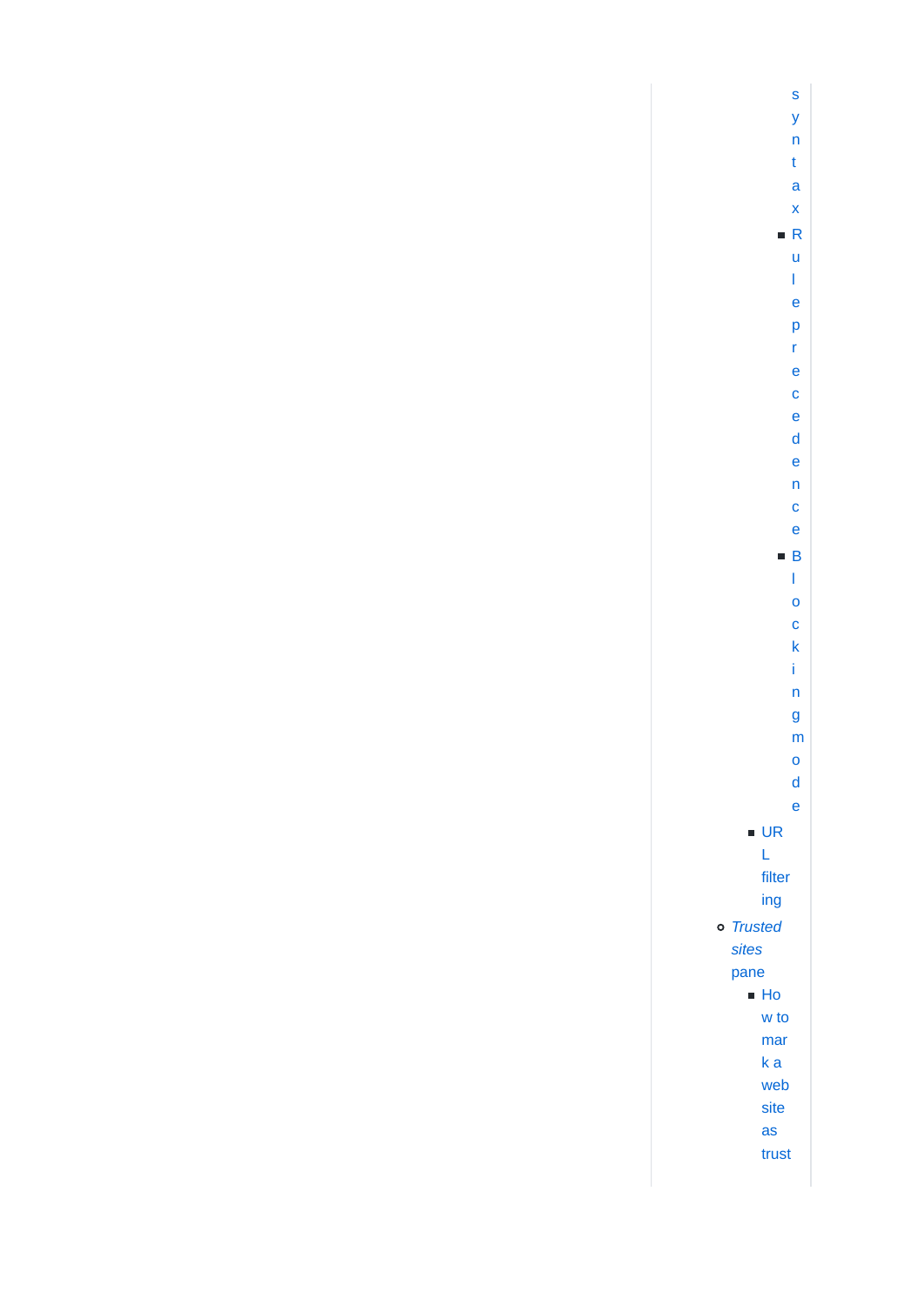ed o Keyboar d shortcut s • The logger o DOM inspecto r Element picker Element zapper • Blocking mode o Very easy mode o Easy mode (default) **Eas** y mod e + mor e priv acy **Eas** y mod  $e +$ enh anc ed sec urity /priv acy o Medium mode (optimal for advance d users) o Hard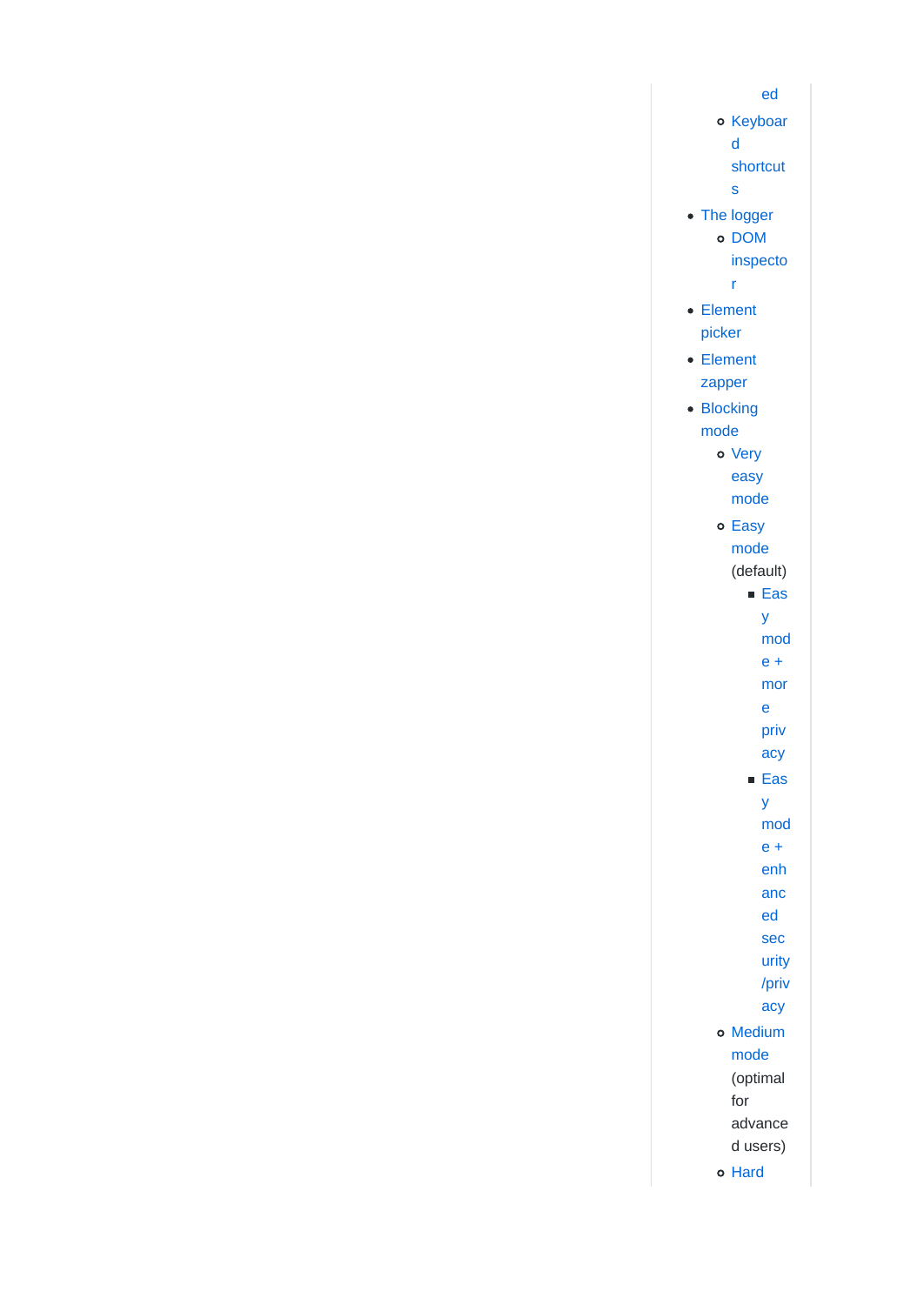- mode
- o Nightma re mode
- Strict blocking o Badware risks
- Overview of uBlock's network filtering
	- engine
		- o Overvie w of uBlock's network filtering engine: details
		- o Does uBlock block ads or just hide them?
		- o Doesn't uBlock Origin add overhea d to page load?
- Tools, tests
- Deploying uBlock Origin
- Troubleshoot ing
	- Privilege d Pages
	- o Software known to have uninstall ed uBlock
		- Origin